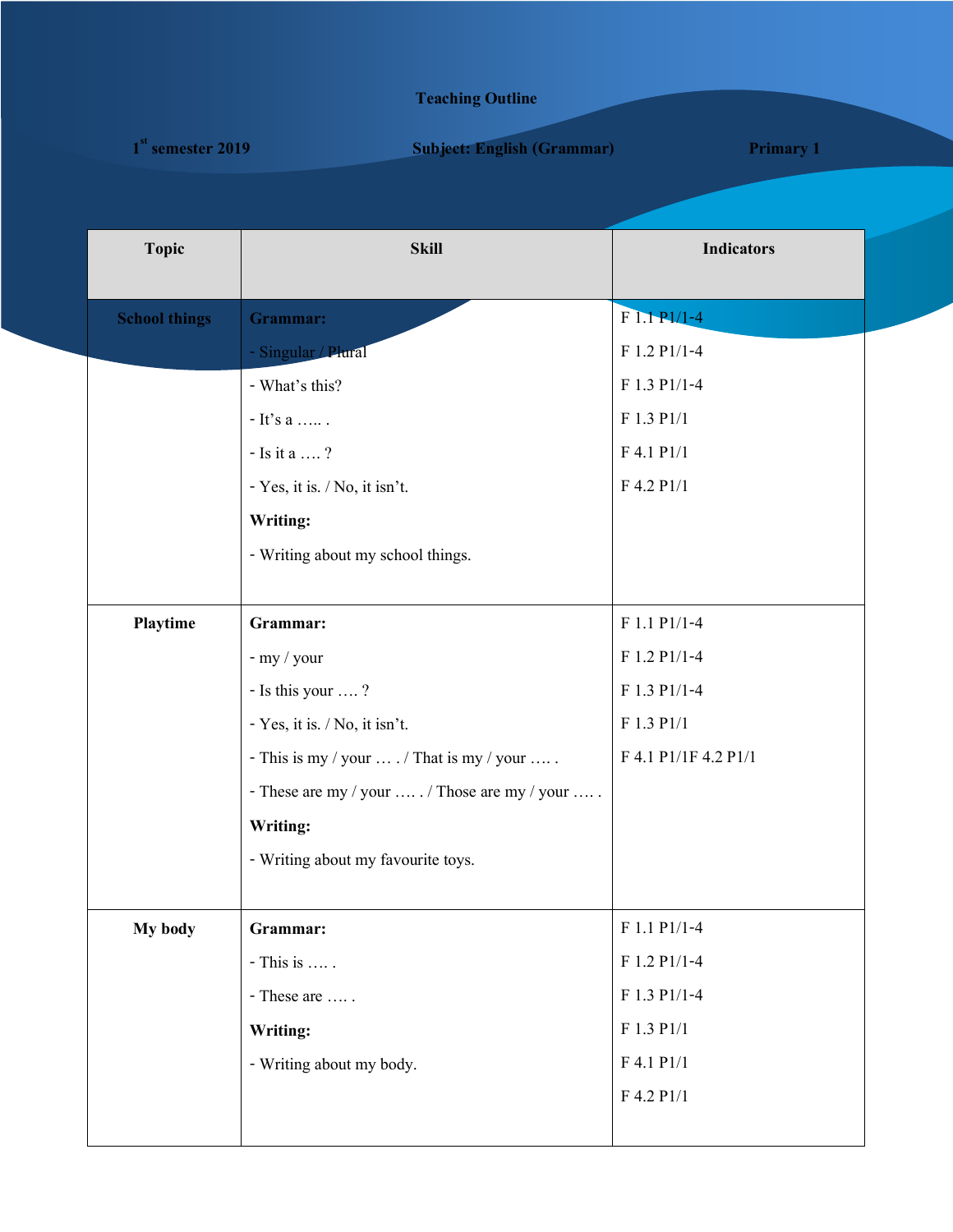| <b>Topic</b> | <b>Skill</b>                              | <b>Indicators</b> |  |
|--------------|-------------------------------------------|-------------------|--|
| <b>Jobs</b>  | Grammar:                                  | F 1.1 P1/1-4      |  |
|              | $-She's$ / He is                          | F 1.2 PI/1-4      |  |
|              | - Is she ? / Is she                       | F 1.3 P1/1-4      |  |
|              | - Yes, she / he is. / No, she / he isn't. | F 1.3 P1/1        |  |
|              | Writing:                                  | F 4.1 P1/1        |  |
|              | - Writing about my family.                | F 4.2 P1/1        |  |
|              |                                           |                   |  |
| The park     | Grammar:                                  | F 1.1 P1/1-4      |  |
|              | - Where's the ?                           | F 1.2 P1/1-4      |  |
|              | - Where are the ?                         | F 1.3 P1/1-4      |  |
|              | - Prepositions of place (in / on / under) | F 1.3 P1/1        |  |
|              | Writing:                                  | F 4.1 P1/1        |  |
|              | - Writing about the park.                 | F 4.2 P1/1        |  |
| My family    | Grammar:                                  | F 1.1 P1/1-4      |  |
|              | - Possessive 's                           | F 1.2 P1/1-4      |  |
|              | Writing:                                  | F 1.3 P1/1-4      |  |
|              | - Writing about family's things.          | F 1.3 P1/1        |  |
|              |                                           | F 4.1 P1/1        |  |
|              |                                           | $F$ 4.2 $P1/1$    |  |
| My clothes   | Grammar:                                  | F 1.1 P1/1-4      |  |
|              | - This is her $/$ his                     | $F 1.2 P1/1-4$    |  |
|              | - Are these her / his ?                   | F 1.3 P1/1-4      |  |
|              | - Yes, they are. / No, they aren't.       | F 1.3 P1/1        |  |
|              | Writing:                                  | $F$ 4.1 $P1/1$    |  |
|              | - Writing about my favorite clothes.      | F 4.2 P1/1        |  |